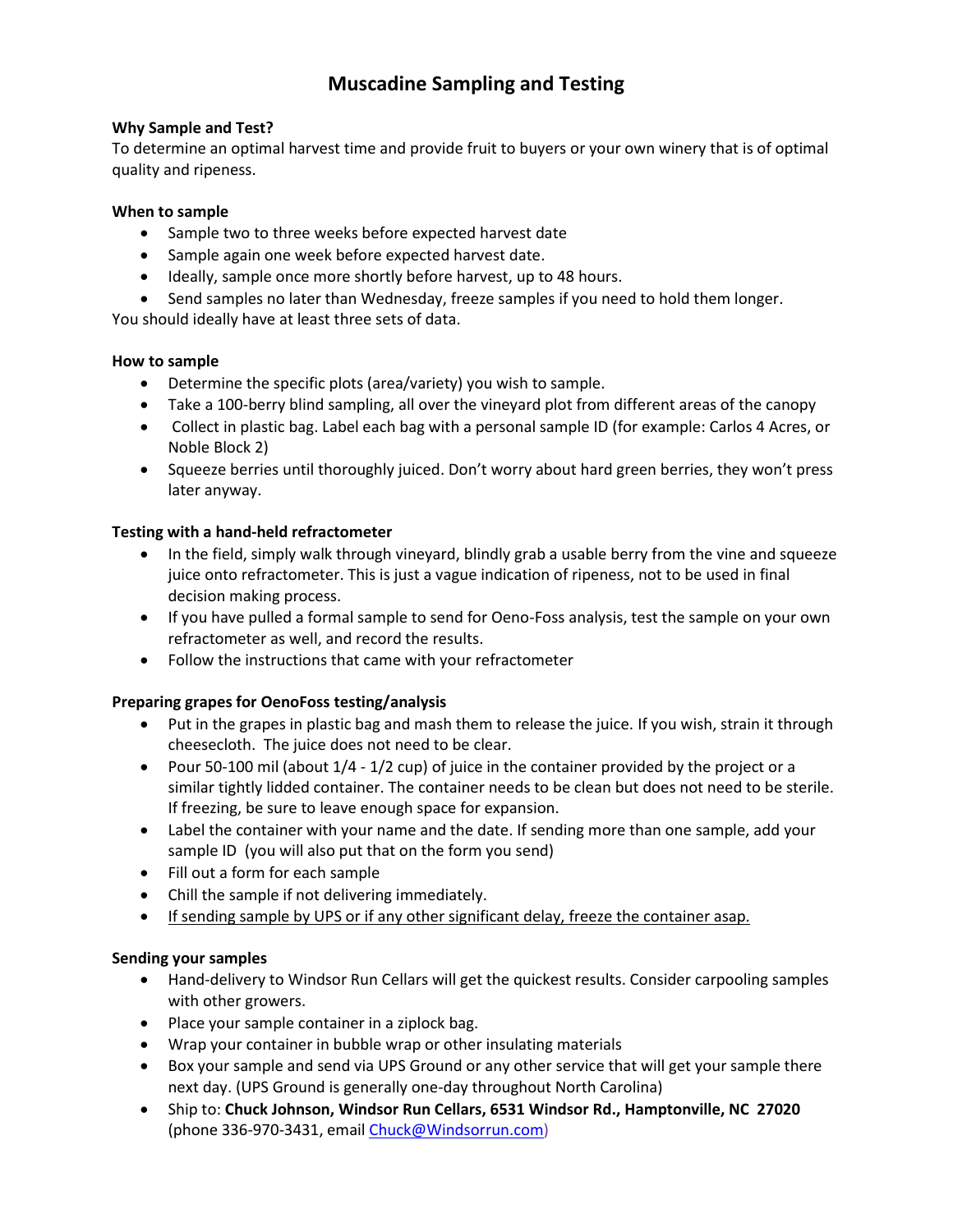If shipping, email Chuck to alert him that your sample is on the way and send the tracking number.

## **Payment for OenoFoss testing**

- NCMGA will cover the analysis costs for samples for each commercial NC winegrower participating in the M-QEP Program. The number of samples that the project will be able to cover has not yet been determined.
- NC growers who wish to have additional samples tested, or growers outside NC who wish to have samples tested will be charged \$40/per sample.
- If paying for samples, enclose a check made out to Chuck Johnson for cost of the analysis for your samples.



This document was created as a resource for the Muscadine Winegrowers and Winemakers Quality Enhancement Program (M-QEP). This program was funded through a grant from the NC Wine and Grape Council.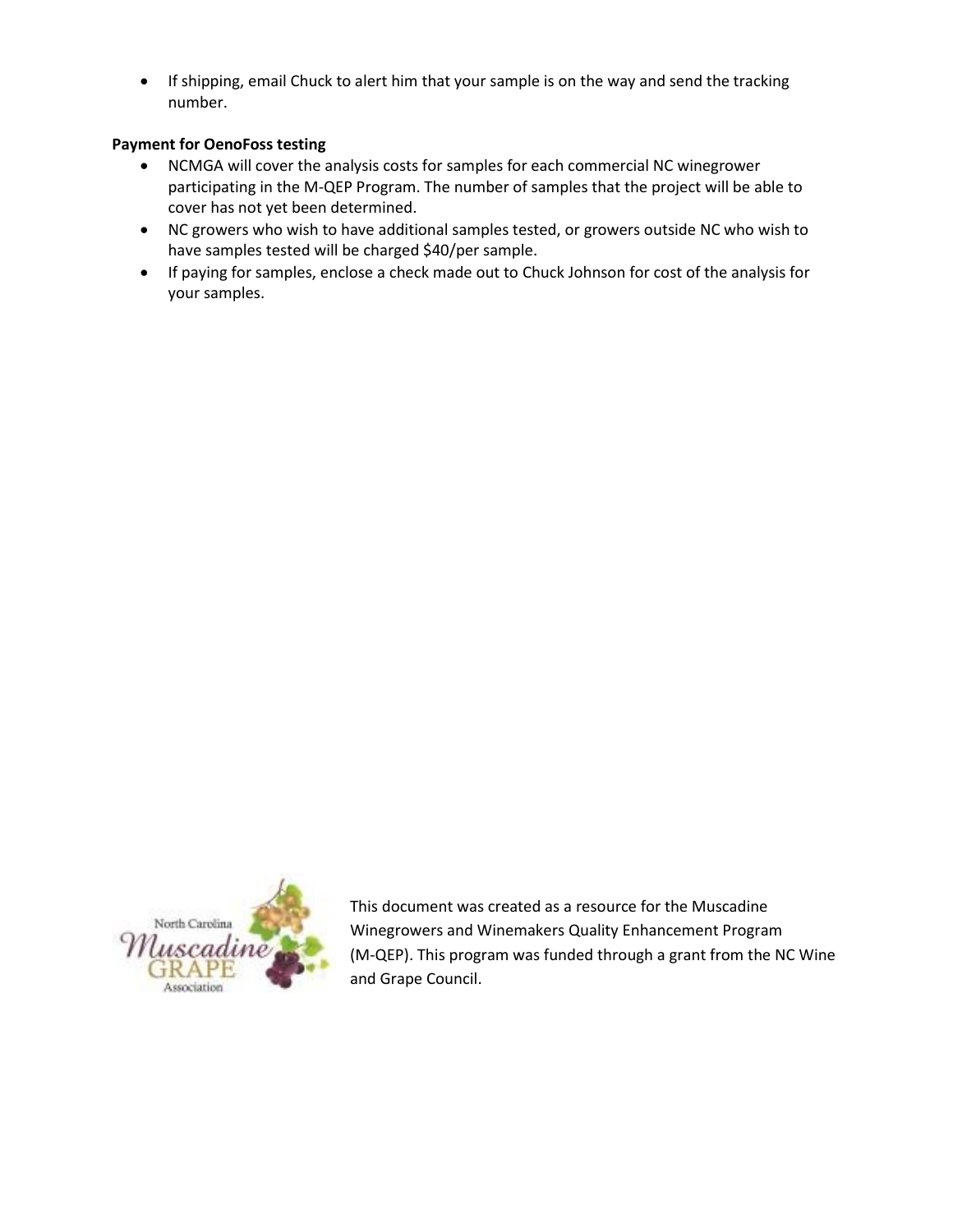#### **OENOFOSS SAMPLE FORM**

| Enclose this form for each sample. Keep a copy for your records. |  |  |  |  |  |
|------------------------------------------------------------------|--|--|--|--|--|
|                                                                  |  |  |  |  |  |
|                                                                  |  |  |  |  |  |
|                                                                  |  |  |  |  |  |
|                                                                  |  |  |  |  |  |
|                                                                  |  |  |  |  |  |
|                                                                  |  |  |  |  |  |
|                                                                  |  |  |  |  |  |
|                                                                  |  |  |  |  |  |
|                                                                  |  |  |  |  |  |
| (For example, Carlos-Block 1)                                    |  |  |  |  |  |
| This is an M-QEP sample (cost covered by NCMGA)                  |  |  |  |  |  |
| ___ I am paying for testing this sample.                         |  |  |  |  |  |
| Notes/comment:                                                   |  |  |  |  |  |
|                                                                  |  |  |  |  |  |

| For administrative use: |  |
|-------------------------|--|
| Sample number:          |  |
| Date received:          |  |
| Date processed:         |  |
| Date results reported:  |  |
| Notes:                  |  |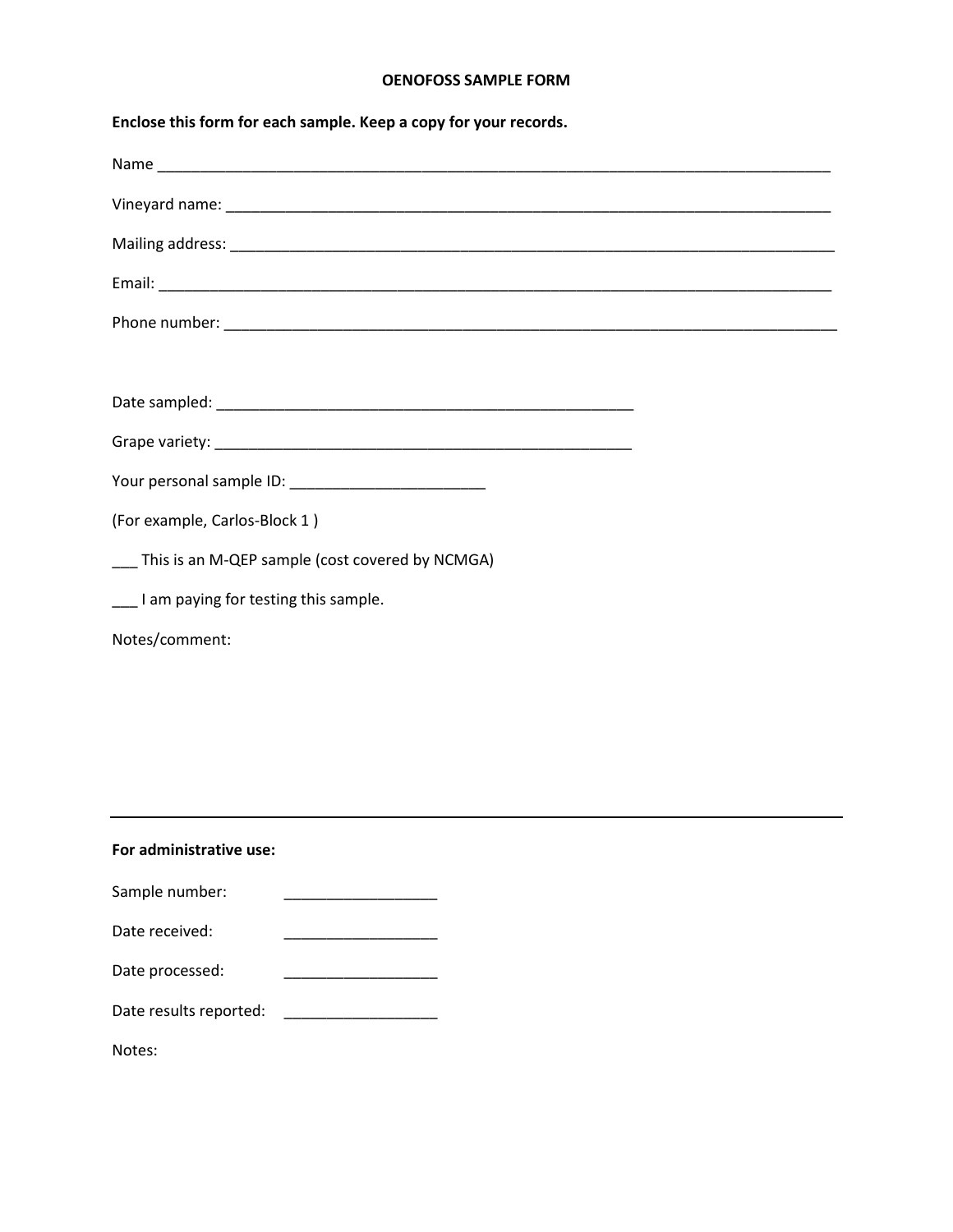# **Grape Sampling and Testing Records** (for the grower, or design your own)

| Date | Variety | Location | Comment/Number | Results |
|------|---------|----------|----------------|---------|
|      |         |          |                |         |
|      |         |          |                |         |
|      |         |          |                |         |
|      |         |          |                |         |
|      |         |          |                |         |
|      |         |          |                |         |
|      |         |          |                |         |
|      |         |          |                |         |
|      |         |          |                |         |
|      |         |          |                |         |
|      |         |          |                |         |
|      |         |          |                |         |
|      |         |          |                |         |
|      |         |          |                |         |
|      |         |          |                |         |
|      |         |          |                |         |
|      |         |          |                |         |
|      |         |          |                |         |
|      |         |          |                |         |
|      |         |          |                |         |
|      |         |          |                |         |
|      |         |          |                |         |
|      |         |          |                |         |
|      |         |          |                |         |
|      |         |          |                |         |
|      |         |          |                |         |
|      |         |          |                |         |
|      |         |          |                |         |
|      |         |          |                |         |
|      |         |          |                |         |
|      |         |          |                |         |